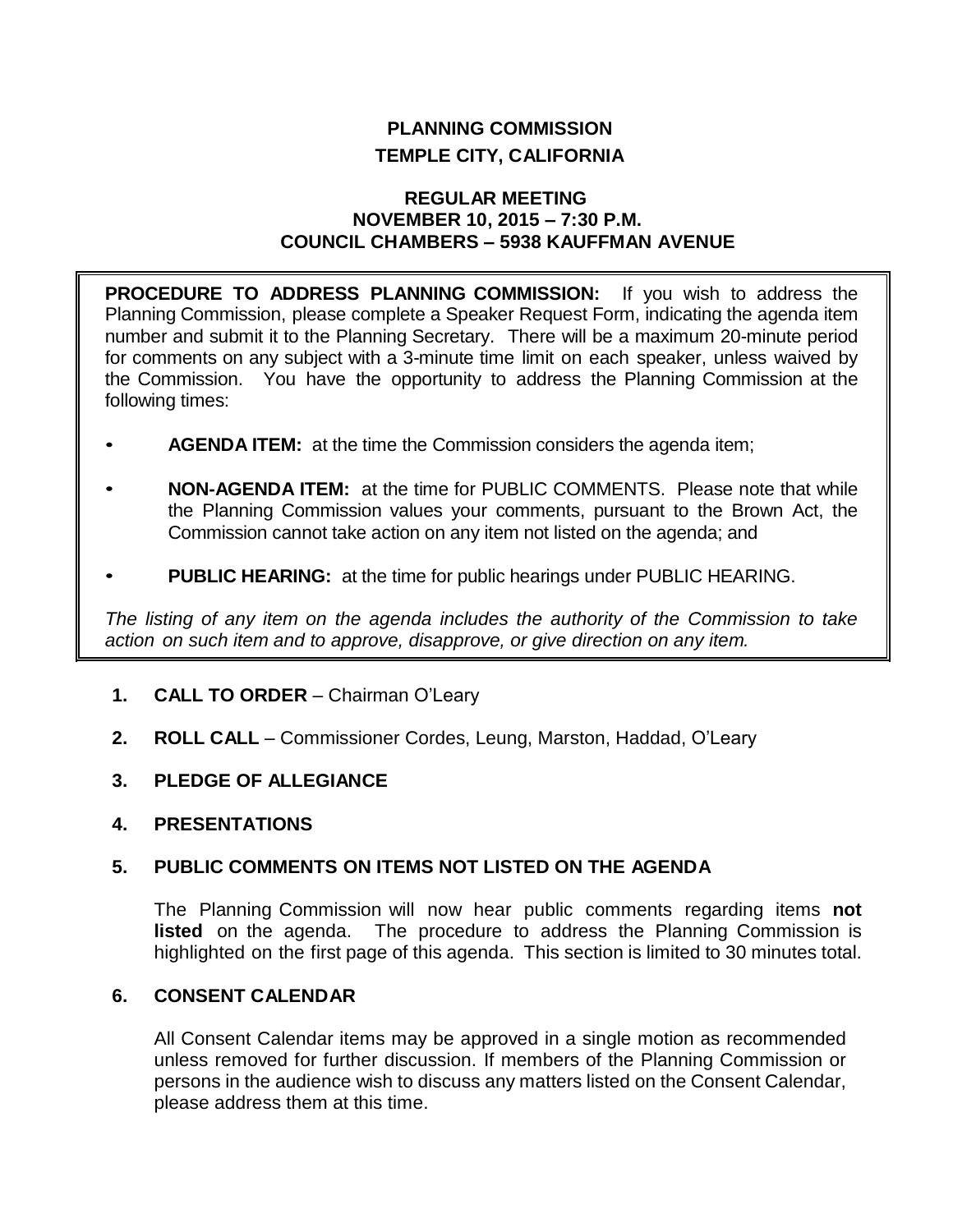Planning Commission Agenda November 10, 2015 Page 2 of 5

Recommendation: Approve Item A per recommendations.

### A. APPROVAL OF MINUTES

The Planning Commission is requested to review and approve:

1) Minutes of the [Planning Commission Meeting](http://ca-templecity.civicplus.com/DocumentCenter/View/4835) of October 27, 2015.

### **7. PUBLIC HEARING**

A. [A request to continue to a date certain a conditional use permit to allow the](http://ca-templecity.civicplus.com/DocumentCenter/View/4832)  [establishment of a dance studio. The business will occupy a floor area of 1,000](http://ca-templecity.civicplus.com/DocumentCenter/View/4832)  [square feet. The property is located in the C-3, commercial zone, and is](http://ca-templecity.civicplus.com/DocumentCenter/View/4832)  [designated as Heavy Commercial by the City's General Plan.](http://ca-templecity.civicplus.com/DocumentCenter/View/4832)

| Location:               | 5405 Rosemead Boulevard |
|-------------------------|-------------------------|
| File Number:            | 15-359                  |
| Applicant:              | Shikha Thapa            |
| <b>Project Planner:</b> | <b>Hesty Liu</b>        |
| Recommendation:         |                         |

- 1) Open the Public Hearing item;
- 2) Accept any public testimony; and
- 3) Continue the request to December 8, 2015.
- B. [A tentative parcel map for a lot split subdivision and a minor site plan review for](http://ca-templecity.civicplus.com/DocumentCenter/View/4833)  [the construction of a single-family residence on the southerly parcel \(Parcel 2\) of](http://ca-templecity.civicplus.com/DocumentCenter/View/4833)  [the subdivision.](http://ca-templecity.civicplus.com/DocumentCenter/View/4833)

The subject site is a request for a tentative parcel map to subdivide a property through the midpoints of the front and rear property lines to create two parcels. The property is 100 feet wide and 158 feet deep with a land area of approximately 15,800 square feet. Each lot will be 7,900 square feet, have a street frontage of 50 feet, and allow direct access from the adjacent public street. The applicant is proposing to demolish both existing residences and develop a new two-story single-family residence on the southerly parcel. The property is located in the R-1 zone, and is designated as Low Density Residential by the City's General Plan.

Location: 5927 Ivar Avenue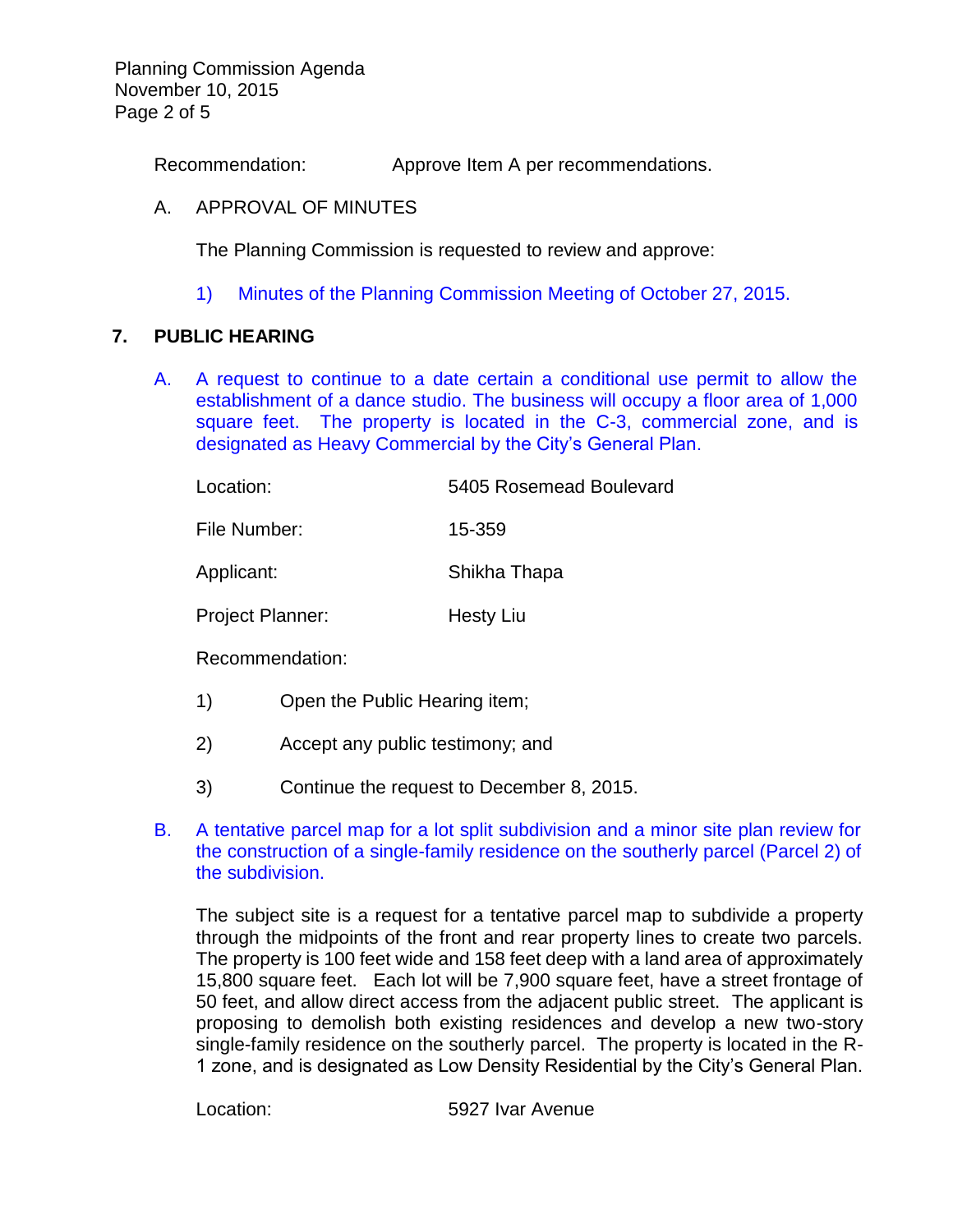| File Number:            | 15-306           |
|-------------------------|------------------|
| Applicant:              | Luong Tran       |
| <b>Project Planner:</b> | <b>Hesty Liu</b> |

Recommendation:

- 1) Open the Public Hearing item;
- 2) Accept any public testimony; and
- 3) Adopt the resolution finding that the project is exempt from CEQA and approving the project subject to the proposed conditions of approval.
- C. [A conditional use permit to allow the establishment of a restaurant in the Temple](http://ca-templecity.civicplus.com/DocumentCenter/View/4834)  [City Plaza shopping center. The conditional use permit also includes the](http://ca-templecity.civicplus.com/DocumentCenter/View/4834)  [restaurant's request to serve beer and wine.](http://ca-templecity.civicplus.com/DocumentCenter/View/4834)

The subject site is a request for a conditional use permit for a food and drink establishment that also serves beer and wine in a 2,650 square foot commercial unit. The restaurant Lotus House, specializes in Vietnamese Pho and Chinese food. The dining area consists of a total of 68 seats; no outside dining is being proposed as part of this request. The applicant would operate seven days a week from 8:00 a.m. to 10:00 p.m. The property is located in the C-2, commercial zone, and is designated as General Commercial by the City's General Plan.

| Location:    | 5551 Rosemead Boulevard      |  |
|--------------|------------------------------|--|
| File Number: | 15-323                       |  |
| Applicant:   | <b>Richard and Tram Dieu</b> |  |

Project Planner: Adam Gulick

Recommendation:

- 1) Open the Public Hearing item;
- 2) Accept any public testimony; and
- 3) Adopt the resolution finding that the project is exempt from CEQA and approving the project subject to the proposed conditions of approval.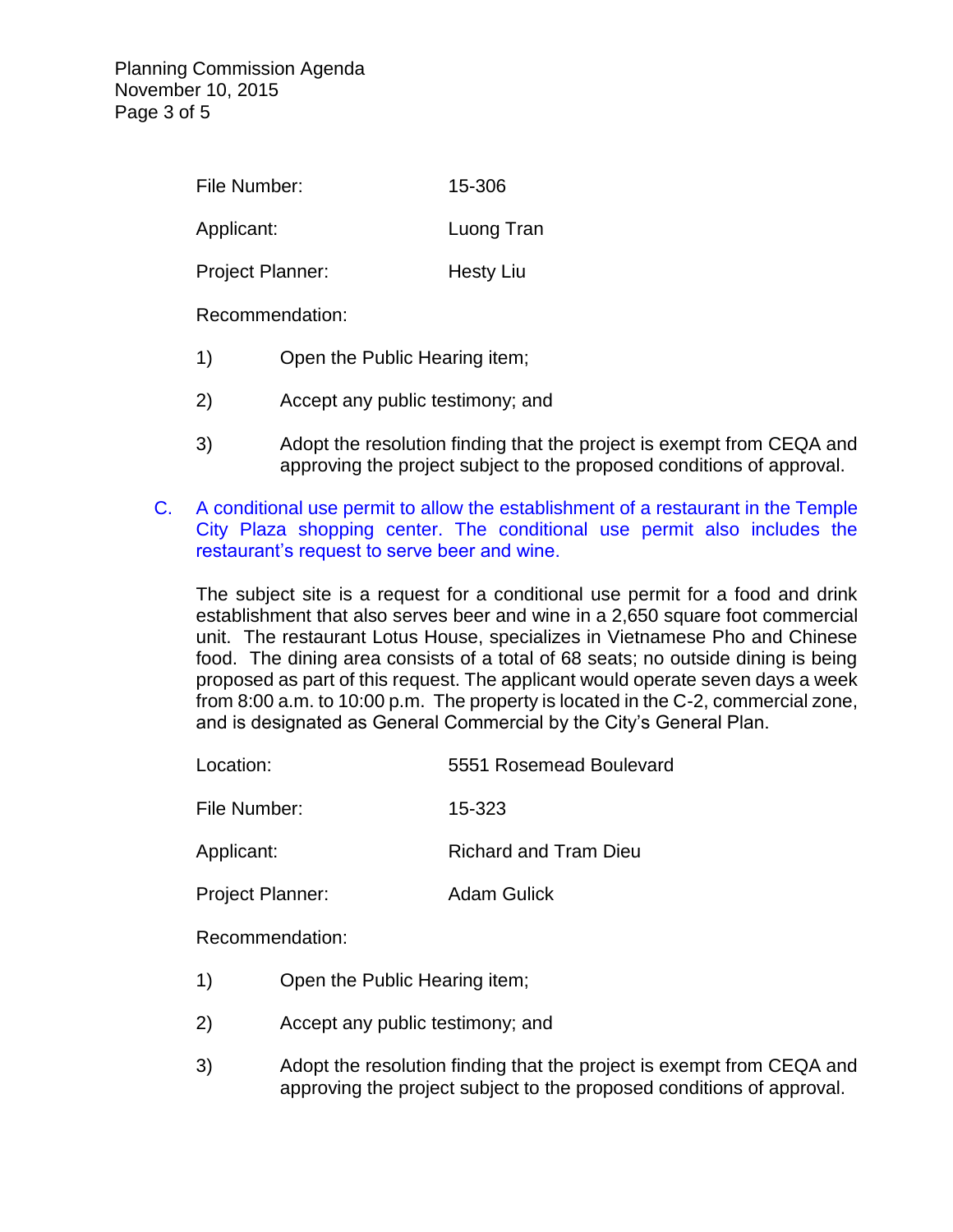Planning Commission Agenda November 10, 2015 Page 4 of 5

- **8. UNFINISHED BUSINESS** None
- **9. NEW BUSINESS** None
- **10. COMMUNICATIONS** None
- **11. UPDATE FROM THE COMMUNITY DEVELOPMENT DIRECTOR**

### **12. COMMISSION ITEMS SEPARATE FROM THE COMMUNITY DEVELOPMENT DIRECTORS REGULAR AGENDA**

- A. COMMISSIONER CORDES
- B. COMMISSIONER LEUNG
- C. COMMISSIONER MARSTON
- D. VICE-CHAIRMAN HADDAD
- E. CHAIRMAN O'LEARY
- **13. ADDITIONAL PUBLIC COMMENTS ON ITEMS NOT LISTED ON THE AGENDA** The Planning Commission will now hear additional public comments regarding items **not listed** on the agenda. The procedure to address the Planning Commission is highlighted on the first page of this agenda.

#### **14. ADJOURNMENT**

#### **NEXT REGULAR MEETING OF:**

| <b>CITY COUNCIL</b>                                            | 7:30 P.M. NOVEMBER 17, 2015 |
|----------------------------------------------------------------|-----------------------------|
| <b>PLANNING COMMISSION</b>                                     | 7:30 P.M. DECEMBER 8, 2015  |
| <b>PARKS &amp; RECREATION COMMISSION</b>                       | 7:30 P.M. NOVEMBER 18, 2015 |
| PUBLIC ARTS COMMISSION                                         | 7:00 P.M. DECEMBER 14, 2015 |
| <b>TRANSPORTATION &amp; PUBLIC SAFETY</b><br><b>COMMISSION</b> | 7:30 P.M. NOVEMBER 11, 2015 |
|                                                                |                             |

Notice: Staff reports or other written documentation relating to each item of business of this Agenda are available for viewing on the City's website at www.templecity.us and are on file in the Office of the Planning Division located at City Hall, 9701 Las Tunas Drive, Temple City, California, and available for review during regular office hours. Written documentation submitted to the Planning